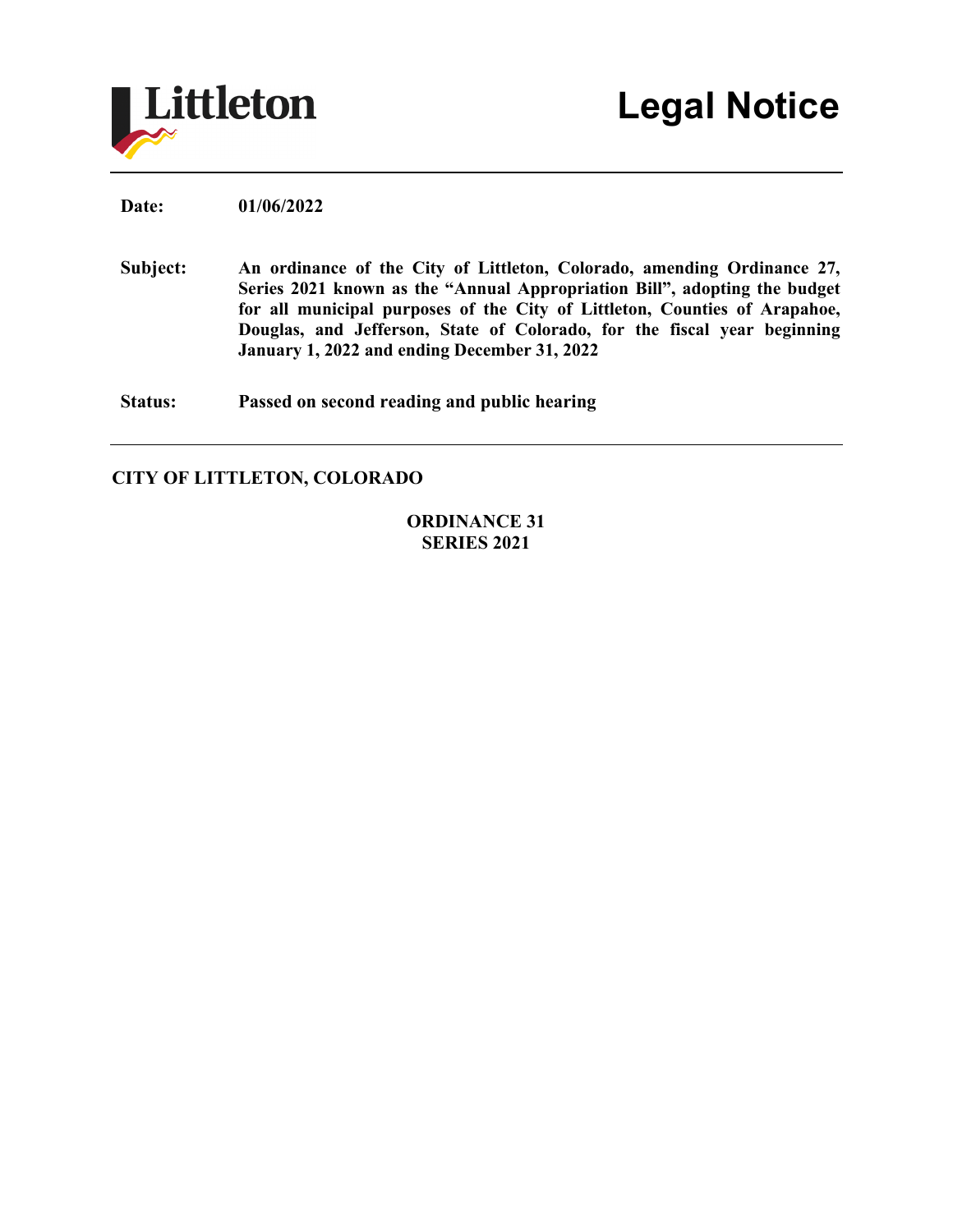| 1              | <b>CITY OF LITTLETON, COLORADO</b>                                                              |                     |  |
|----------------|-------------------------------------------------------------------------------------------------|---------------------|--|
| $\overline{2}$ |                                                                                                 |                     |  |
| 3              | <b>ORDINANCE NO. 31</b>                                                                         |                     |  |
| $\overline{4}$ |                                                                                                 |                     |  |
| 5              | <b>Series, 2021</b>                                                                             |                     |  |
| 6              |                                                                                                 |                     |  |
| 7              | AN ORDINANCE OF THE CITY OF LITTLETON,                                                          |                     |  |
| 8              | COLORADO, AMENDING ORDINANCE 27, SERIES 2021                                                    |                     |  |
| 9              | KNOWN AS THE "ANNUAL APPROPRIATION BILL",                                                       |                     |  |
| 10             | THE BUDGET FOR<br><b>ADOPTING</b>                                                               | ALL MUNICIPAL       |  |
| 11             | PURPOSES OF THE CITY OF LITTLETON, COUNTIES OF                                                  |                     |  |
| 12             | ARAPAHOE, DOUGLAS, AND JEFFERSON, STATE OF                                                      |                     |  |
| 13             | COLORADO, FOR THE FISCAL YEAR BEGINNING                                                         |                     |  |
| 14             | JANUARY 1, 2022 AND ENDING DECEMBER 31, 2022                                                    |                     |  |
| 15             |                                                                                                 |                     |  |
| 16             |                                                                                                 |                     |  |
| 17             | <b>WHEREAS,</b> Ordinance No. 27, Series of 2021 established the annual appropriation for       |                     |  |
| 18             | municipal purposes for the City of Littleton, Colorado; and                                     |                     |  |
| 19             |                                                                                                 |                     |  |
| 20             | <b>WHEREAS</b> , appropriations have theretofore been made for the expenditures of monies       |                     |  |
| 21             | pursuant to said budget; and                                                                    |                     |  |
| 22             |                                                                                                 |                     |  |
| 23             | <b>WHEREAS</b> , the necessity of receiving and expending additional monies from the            |                     |  |
| 24             | general funds could not have been reasonably anticipated during the time of the adoption of the |                     |  |
| 25             | budget and appropriation of funds in accordance therewith.                                      |                     |  |
| 26             |                                                                                                 |                     |  |
| 27             |                                                                                                 |                     |  |
| 28             | NOW, THEREFORE, BE IT ORDAINED BY THE CITY COUNCIL OF                                           |                     |  |
| 29             | THE CITY OF LITTLETON, COLORADO, THAT:                                                          |                     |  |
| 30             |                                                                                                 |                     |  |
| 31             | <b>Section 1:</b> The budget of the City of Littleton for the fiscal year beginning January     |                     |  |
| 32             | 1, 2022, and ending December 31, 2022, is hereby amended by the following additions:            |                     |  |
| 33             |                                                                                                 |                     |  |
|                | <b>FUND</b>                                                                                     | <b>EXPENDITURES</b> |  |
|                | <b>General Fund</b>                                                                             | \$196,855           |  |
|                | <b>Impact Fee Fund</b>                                                                          | \$1,218,388         |  |
| 34             |                                                                                                 |                     |  |

 **Section 2:** The provisions of the annual appropriations Ordinance No. 27, Series of 2021, are hereby amended with the total of all fund expenditures amended to \$76,186,362.

 **Section 3:** Severability. If any part, section, subsection, sentence, clause or phrase of this ordinance is for any reason held to be invalid, such invalidity shall not affect the validity of the remaining sections of this ordinance. The City Council hereby declares that it would have passed this ordinance, including each part, section, subsection, sentence, clause or phrase hereof, irrespective of the fact that one or more parts, sections, subsections, sentences, clauses or phrases may be declared invalid.